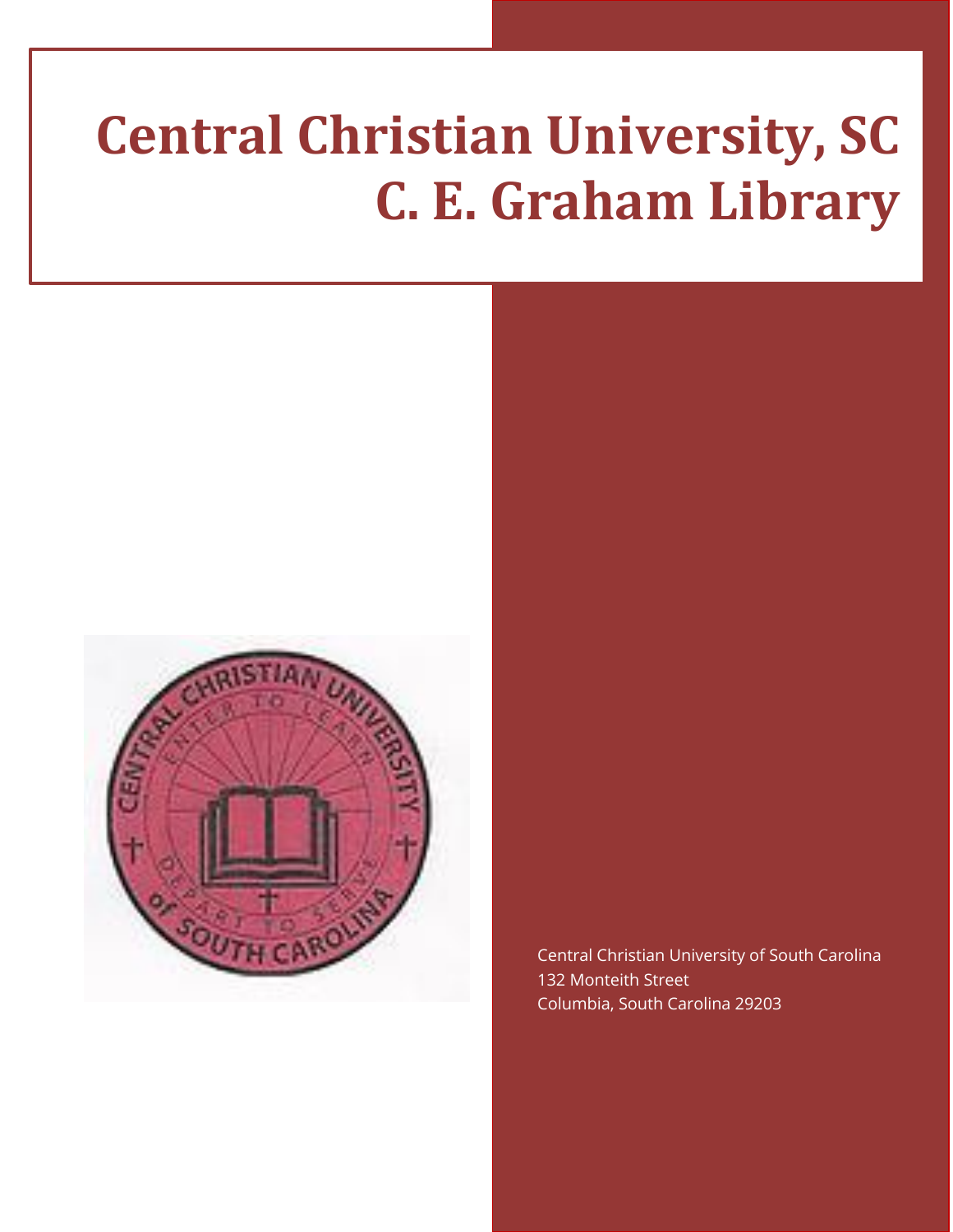**Library Manual** 

**of Policies and Procedures**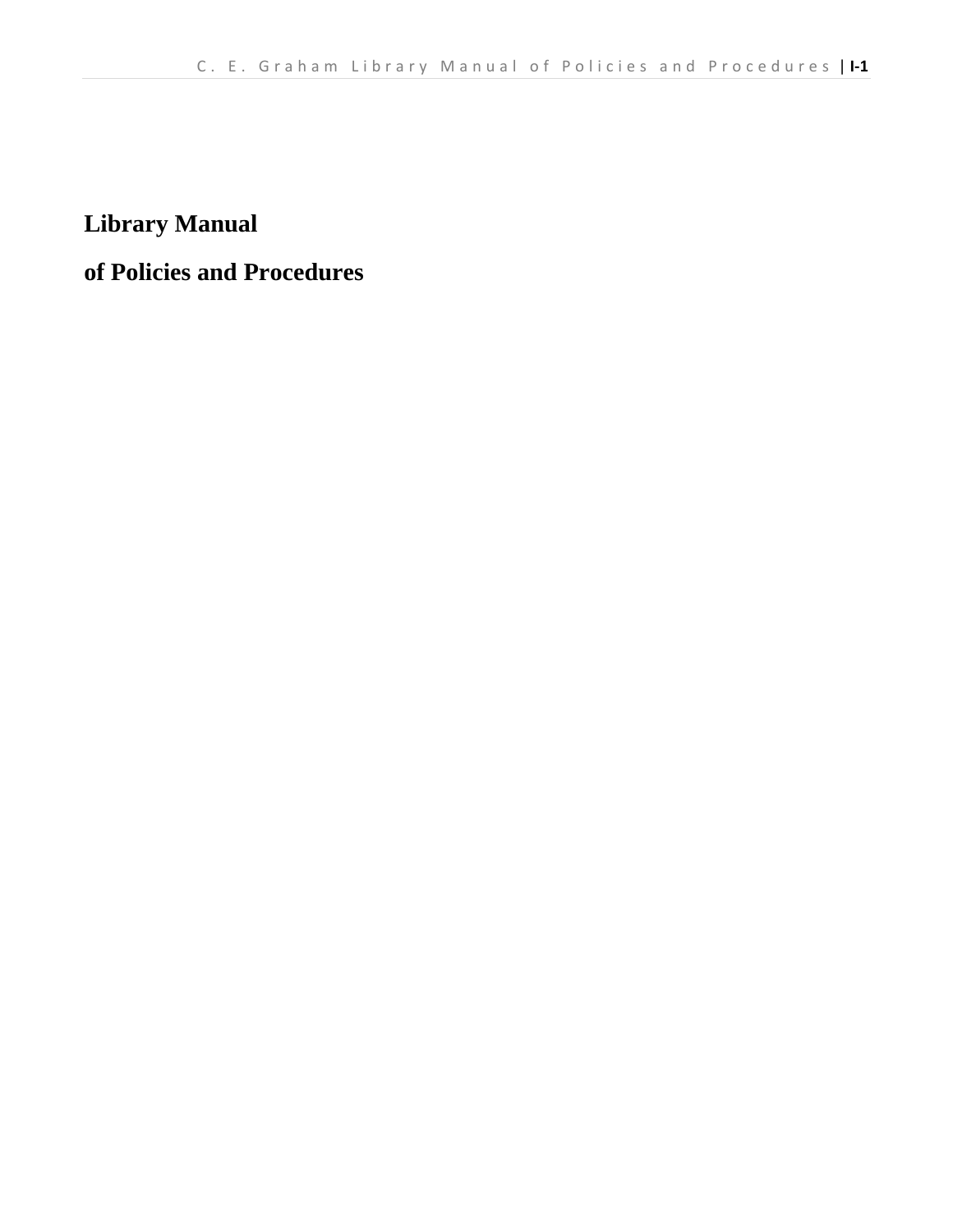## **Article I. Table of Contents**

| Article I    | <b>Table of Contents</b>                                                                                                                                                                                                                                                                                                                                                                                                                                                                                                                                                                                                                                                                                          |                |
|--------------|-------------------------------------------------------------------------------------------------------------------------------------------------------------------------------------------------------------------------------------------------------------------------------------------------------------------------------------------------------------------------------------------------------------------------------------------------------------------------------------------------------------------------------------------------------------------------------------------------------------------------------------------------------------------------------------------------------------------|----------------|
| Article II   | The C. E. Graham Library                                                                                                                                                                                                                                                                                                                                                                                                                                                                                                                                                                                                                                                                                          | 3              |
| Article III  | Hours of Operation and Important Phone Numbers                                                                                                                                                                                                                                                                                                                                                                                                                                                                                                                                                                                                                                                                    | $3 - 4$        |
| Article IV   | <b>Rules and Regulations</b>                                                                                                                                                                                                                                                                                                                                                                                                                                                                                                                                                                                                                                                                                      | 4              |
| Article V    | Services Offered by the C. E. Graham Library Staff<br>4                                                                                                                                                                                                                                                                                                                                                                                                                                                                                                                                                                                                                                                           |                |
| Article VI   | Library Instruction                                                                                                                                                                                                                                                                                                                                                                                                                                                                                                                                                                                                                                                                                               | $\overline{4}$ |
| Article VII  | Collection                                                                                                                                                                                                                                                                                                                                                                                                                                                                                                                                                                                                                                                                                                        |                |
| Article VIII | <b>Borrowing Privileges</b>                                                                                                                                                                                                                                                                                                                                                                                                                                                                                                                                                                                                                                                                                       | $5 - 6$        |
|              | a) Borrowing Materials<br>b) Responsibility of Borrower<br>c) Student Borrowing<br>d) Faculty and Staff Borrowing                                                                                                                                                                                                                                                                                                                                                                                                                                                                                                                                                                                                 |                |
| Article IX   | Inter Library Loan Borrowing System                                                                                                                                                                                                                                                                                                                                                                                                                                                                                                                                                                                                                                                                               | 6              |
| Article XII  | <b>Recommendations for Purchases</b>                                                                                                                                                                                                                                                                                                                                                                                                                                                                                                                                                                                                                                                                              | 7              |
| Article XIII | <b>Circulation Information</b>                                                                                                                                                                                                                                                                                                                                                                                                                                                                                                                                                                                                                                                                                    | $8 - 10$       |
|              | a) Circulation Staff<br>b) Circulation Desk<br>c) Contacting the Circulation Desk<br>d) When the Circulation Desk is Closed<br>e) Checkout Limits<br>Patron Blocks<br>f)<br><b>Reciprocal Patron Borrowing</b><br>g)<br>h) Lending to other libraries<br>Document Delivery & Interlibrary Loan<br>$\ddot{1}$<br>Intra-Campus Delivery<br>$\mathbf{j}$<br>k) The Book Drop<br><b>Reshelving Items</b><br>$\bf{D}$<br>m) Book Search and Retrieval Request<br>n) Book Returns<br>o) Recalls<br><b>Book Renewals</b><br>p)<br><b>Book Location/ Call Number Chart</b><br>q)<br>r) Reserves Items<br>Items on Hold<br>S)<br><b>Oversized Books</b><br>t)<br>u) Lost Library Materials<br>v) Damaged Library Materials |                |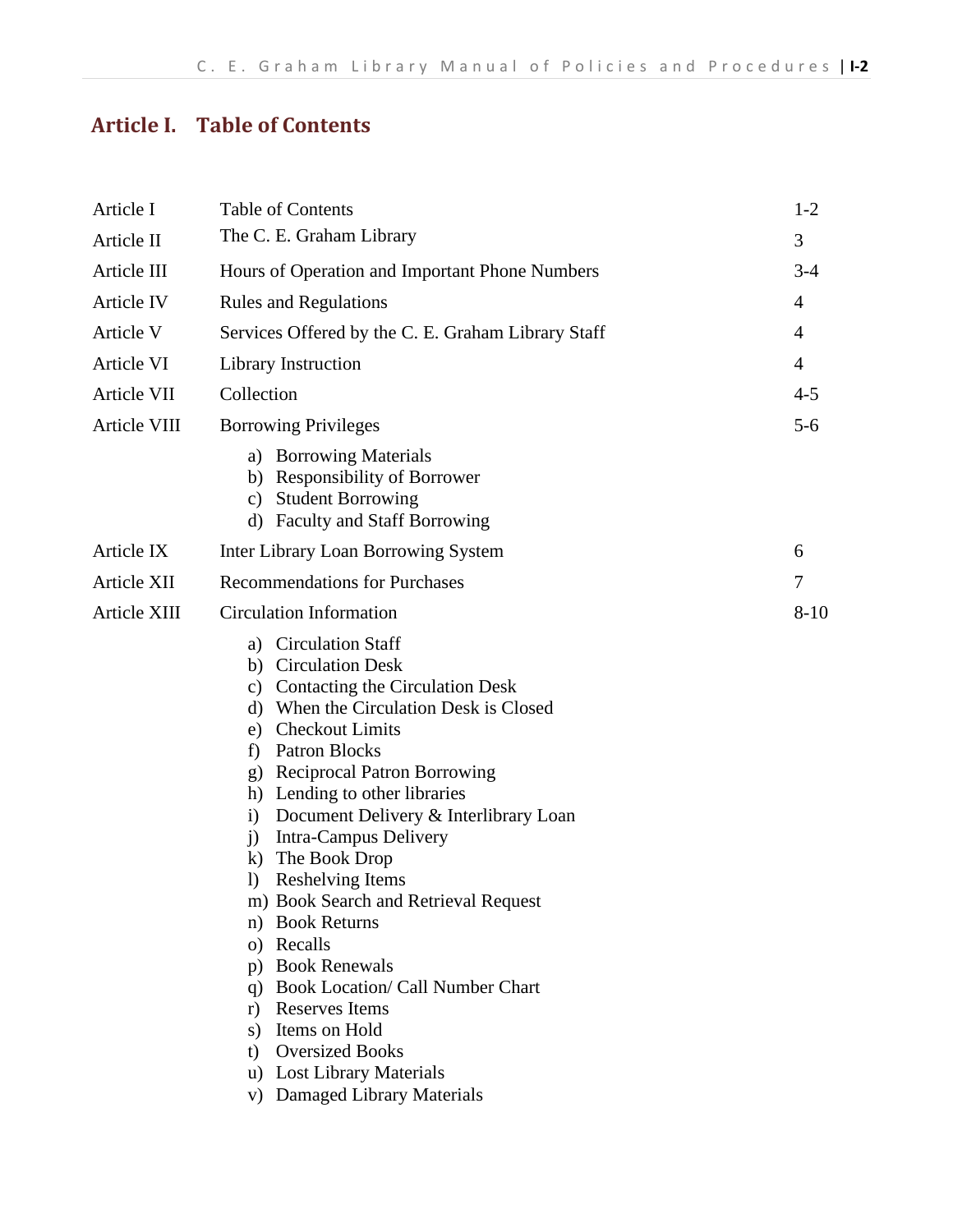| Article XV    | Library Material, Fines and Notices                                                                                                                                                                                                                       | $11 - 12$ |
|---------------|-----------------------------------------------------------------------------------------------------------------------------------------------------------------------------------------------------------------------------------------------------------|-----------|
|               | Report a Library Item Stolen<br>a)<br><b>Overdue Notices</b><br>b)<br>Overdue Items and Overdue Fines<br>C)<br>Material replacement Option<br>d)<br><b>Overdue Fines</b><br>e)<br>Appeals of Fees<br>f)<br>Grace Period for Returning Late Material<br>g) |           |
| Article XVI   | <b>Statistic Usage and Reports</b>                                                                                                                                                                                                                        | 13        |
| Article XVII  | Patron Privacy                                                                                                                                                                                                                                            | 13        |
| Article XVIII | Copyright Policy                                                                                                                                                                                                                                          |           |
| Article XIX   | Graduation, Withdrawal, or Departure Clearance                                                                                                                                                                                                            |           |
| Article XX    | $14 - 15$<br><b>General Collection Development</b>                                                                                                                                                                                                        |           |
| Article XXI   | 15<br><b>Policy Approval Process</b>                                                                                                                                                                                                                      |           |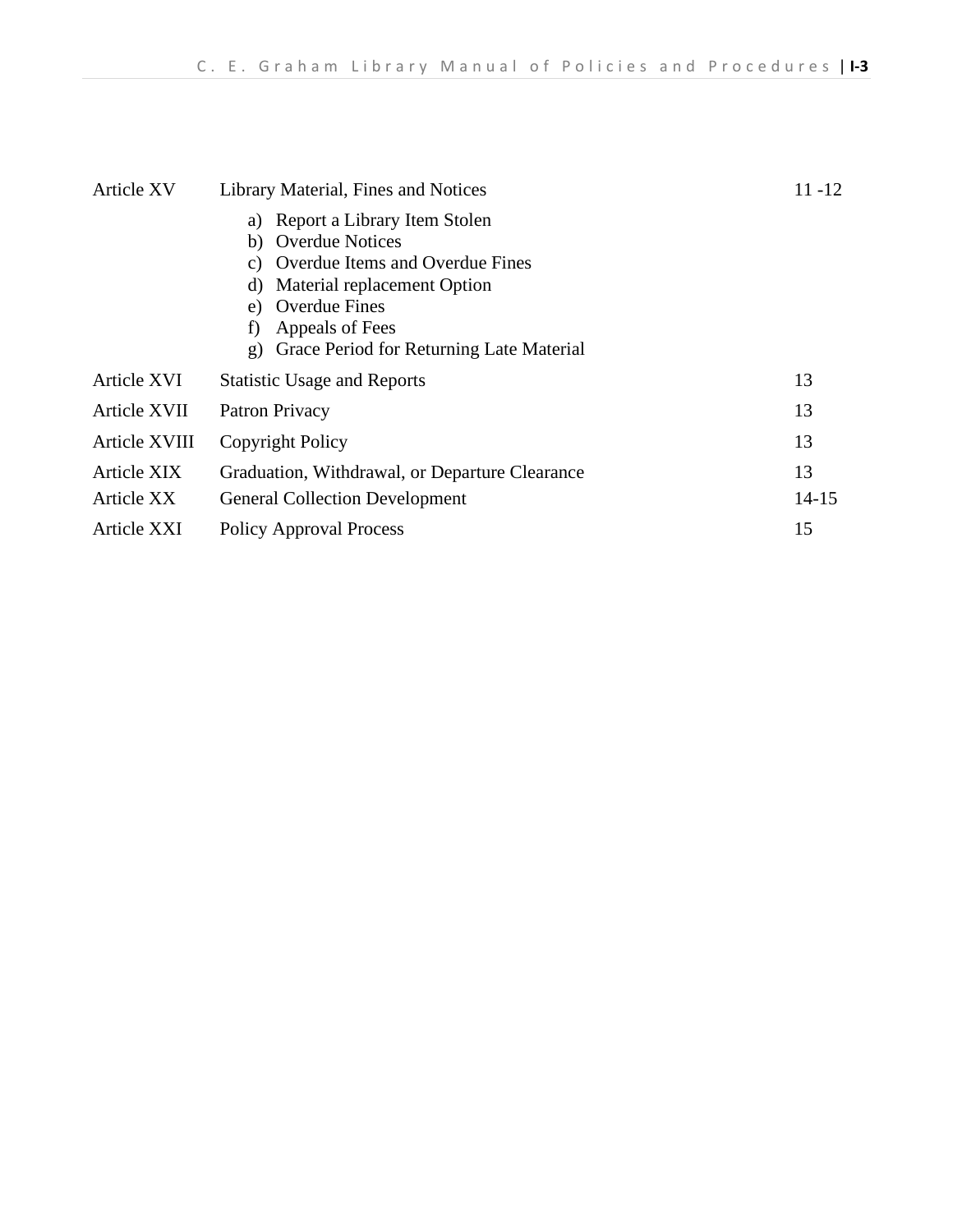#### **C. E. Graham Library Policies and Procedures**

#### **Article II. The C. E. Graham Library** DIVISION OF LIBRARY SERVICES

Office of Library Services

#### Mission

The mission of Library Services is to serve the needs of the University by providing library information resources and services in appropriate quantity and quality to support the curriculum of the University and to meet the study and research needs of the students and faculty.

Goals and Objectives

- To support the academic mission and curricula of the University;
- To provide resources geared to producing and enhancing the development of Christian leadership, Biblical knowledge, and global Christian service;
- To collaborate with faculty, students, stakeholders, Biblical content subject experts, and other professional constituents to aid in the further development of the library, to provide enhances resources and services, and to identify/implement the best library practices suitable for Central Christian University of South Carolina;
- To provide students with a core content of electronic resources to increase students' knowledge of a global Christian leadership viewpoint;
- To offer an appropriate and adequate collection of quality print and non-print materials, media, and technology to meet the educational and research needs of faculty and students, relative to the certificate and degree programs;
- To promote information literacy by providing instructional material and orientations on library resources and services;
- To enhance the collections by utilizing electronic resources and participating in an interlibrary loan program;
- To maintain a range and quality of service such as learning resources, computers, audiovisuals, and other media that enhance curricular requirements and the needs of students and faculty;
- To ensure adequate allotted space for library functions;
- To obtain feedback from students, faculty, and staff regards services, contents, resources, and use of the library in order to implement methods for planning, evaluating, implementing and improving the library as we service the university;
- The Information Technology Department has a responsibility to ensure that Library Services is provided with appropriate and adequate security and monitoring of computer access that ensures proper functions of all the University's related activities. The department is also accountable for sustaining the use of current technology and learning resources.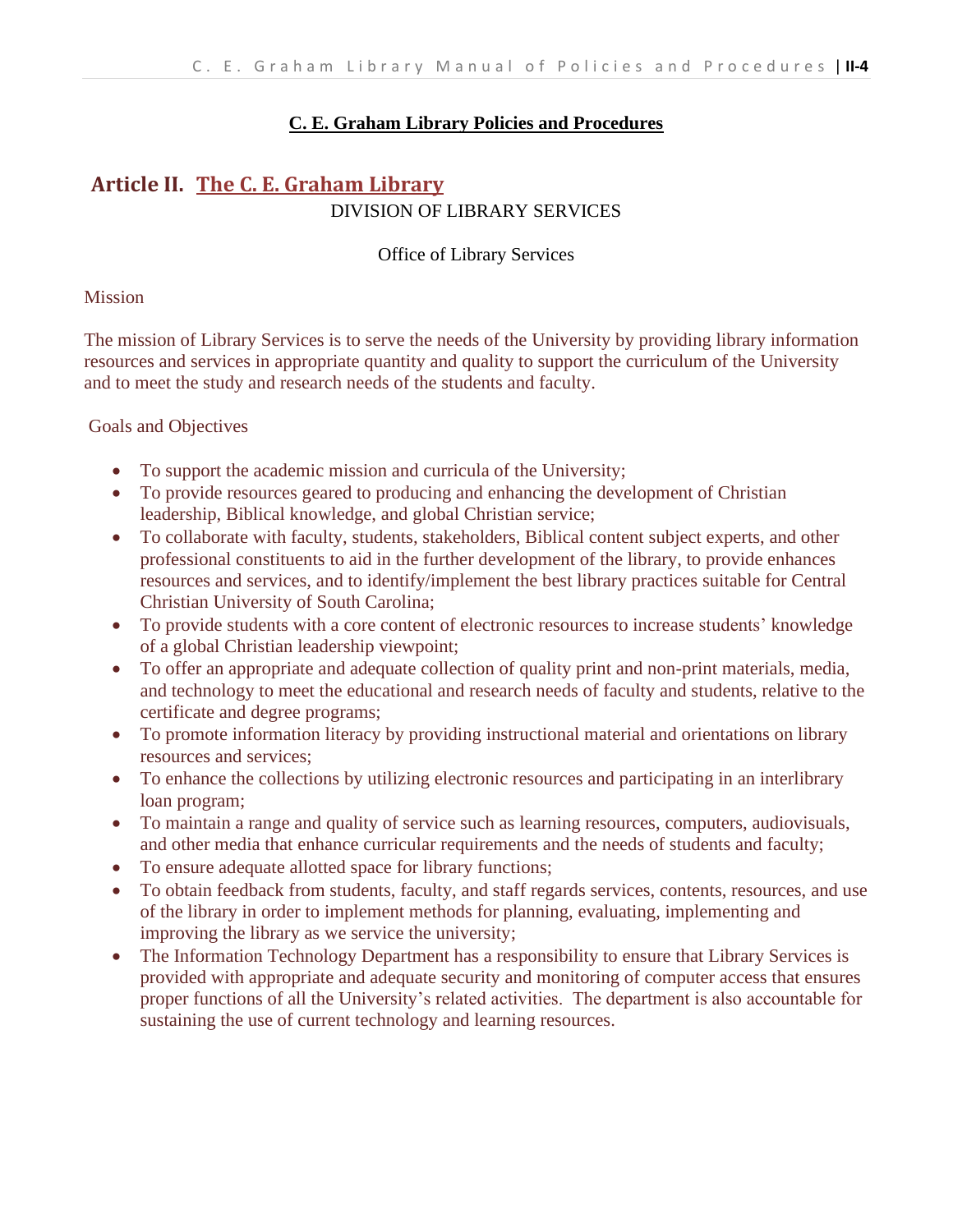#### Mission

The mission of the Information Technology Department is to oversee the implementation and support of a computer network that will enable the University to perform in-house and online technologicallybased administrative functions and continual education strategies that will support the University's mission and purpose. Goals are to:

Goals and Objectives

- Provide the oversight of all the technologically—based functions, including computer hardware and software purchases, implementation and maintenance;
- Collaborate with third-party vendors and support personnel to insure the proper support, backup and recovery strategies are in place;
- Make resources available both on and off campus for all students via the library's webpage and OPAC Discovery

All technological resources, both hardware and software, that are linked to the CCU network are intended for use only by those individuals who are authorized to use registered equipment, and only for those projects that are CCU-approved. To prevent illegal or unethical use of computer systems, individuals must abide by those local, state, and federal laws governing the use of technology. CCU reserves the right to require removal of any material or equipment which, in its opinion, presents a compromise of appropriate use or security.

#### **Article III. Hours of Operation and Important Phone Numbers**

| C. E. Graham Library Hours of Operation |                                              |                        |  |  |  |
|-----------------------------------------|----------------------------------------------|------------------------|--|--|--|
| <b>Days of Week</b>                     | <b>On Campus Hours</b>                       | <b>Virtual Hours</b>   |  |  |  |
| Monday                                  | 10:00 A.M. - 2:00 P.M.                       | 10:00 A.M. - 8:00 P.M. |  |  |  |
| Tuesday                                 | 10:00 A.M. - 2:00 P.M.                       | 10:00 A.M. - 8:00 P.M. |  |  |  |
| Wednesday                               | 10:00 A.M. - 2:00 P.M.                       | 10:00 A.M. -8:00 P.M.  |  |  |  |
| Thursday                                | 10:00 A.M. - 2:00 P.M.                       | 10:00 A.M. -8:00 P.M.  |  |  |  |
| <b>Friday</b>                           | Closed                                       | Closed                 |  |  |  |
| Saturday                                | 9:00 A.M. - 5:00 P.M.<br>By appointment only | Closed                 |  |  |  |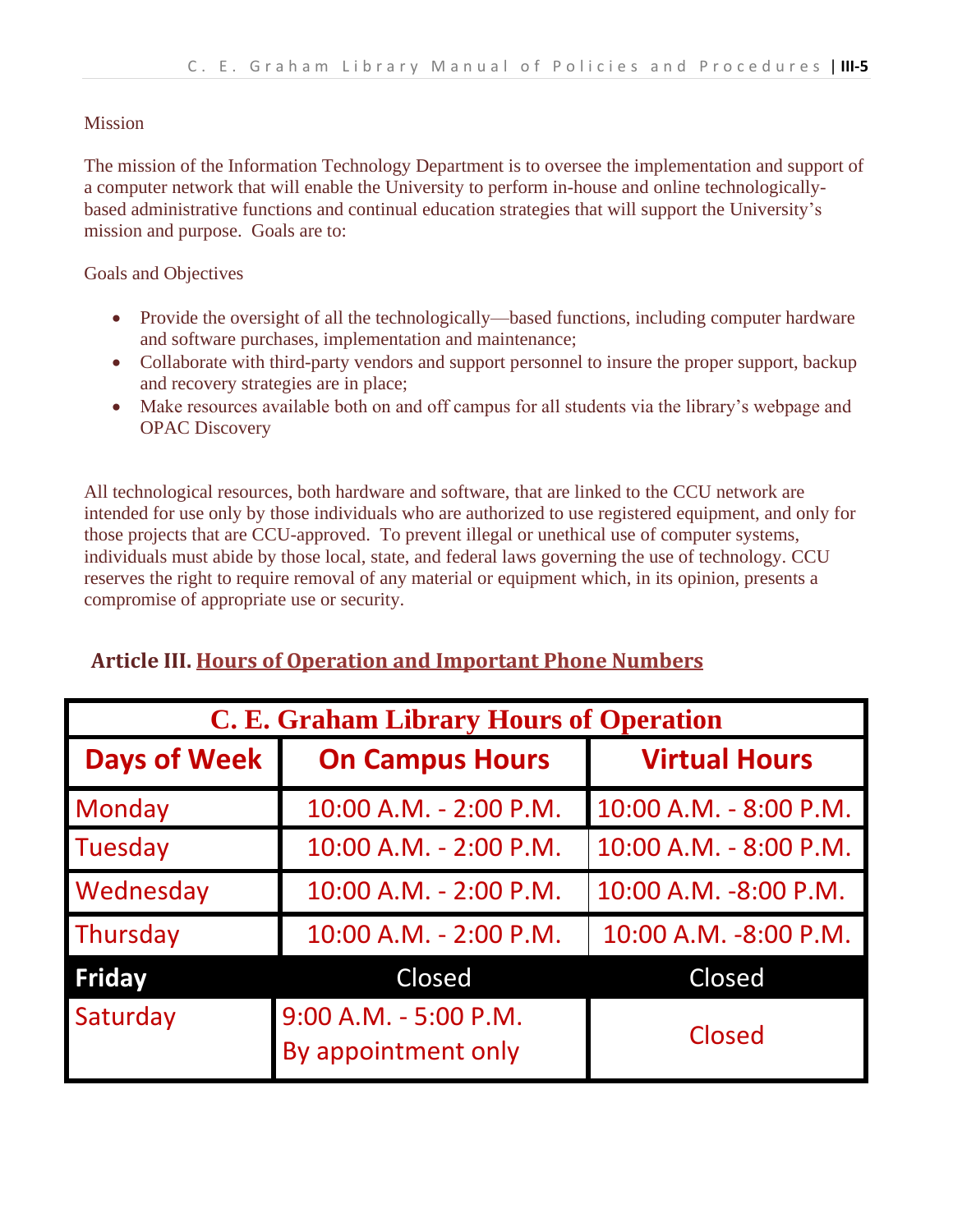# **C. E. Graham Library**

## Phone Number: (803) 714-1189 Email: CentralChristianUni.SC.Library@gmail.com

#### **Article IV. Rules and Regulations**

- Central Christian University of South Carolina students, faculty and staff may check out books with proper University identification (ID) cards.
- Library materials circulate for two weeks, with the option to renew, unless otherwise noted.
- Students must sign in to use the library.
- Food and beverages are not allowed in the library.
- Smoking is prohibited.
- Caps/hats, head-wraps, and do-rags should be removed prior to entering the library.
- Students must check out all materials at least twenty minutes prior to closing.
- Students who violate these guidelines will be reported.

#### **Article V. Services Offered by the C. E. Graham Library Staff**

- a) Reference Services
- b) Telephone Reference Services
- c) E-mail Reference Services
- d) Book-A-Librarian Services
- e) Circulation Services
- f) Information Literacy Services
- g) Bibliographic Instruction Services
- h) Technology Instruction Services
- i) Technology Assistance and Training Services
- j) Inter-Library Loan Services
- k) Ask-a-Librarian Virtual Reference Services

#### **Article VI. Library Instruction**

Our librarians provide instructions for students on a variety of subjects including how to use the full-text databases, search engines, on-line catalogs, and more. We can tailor the class to the course(s) being taught. Instructors can request a class by completing and submitting the Instruction Request Form at least a week prior to the date requested. Your department liaison will contact you once they receive the request to set up the class. Video Tutorials will also be placed on the library's web page for virtual instructions.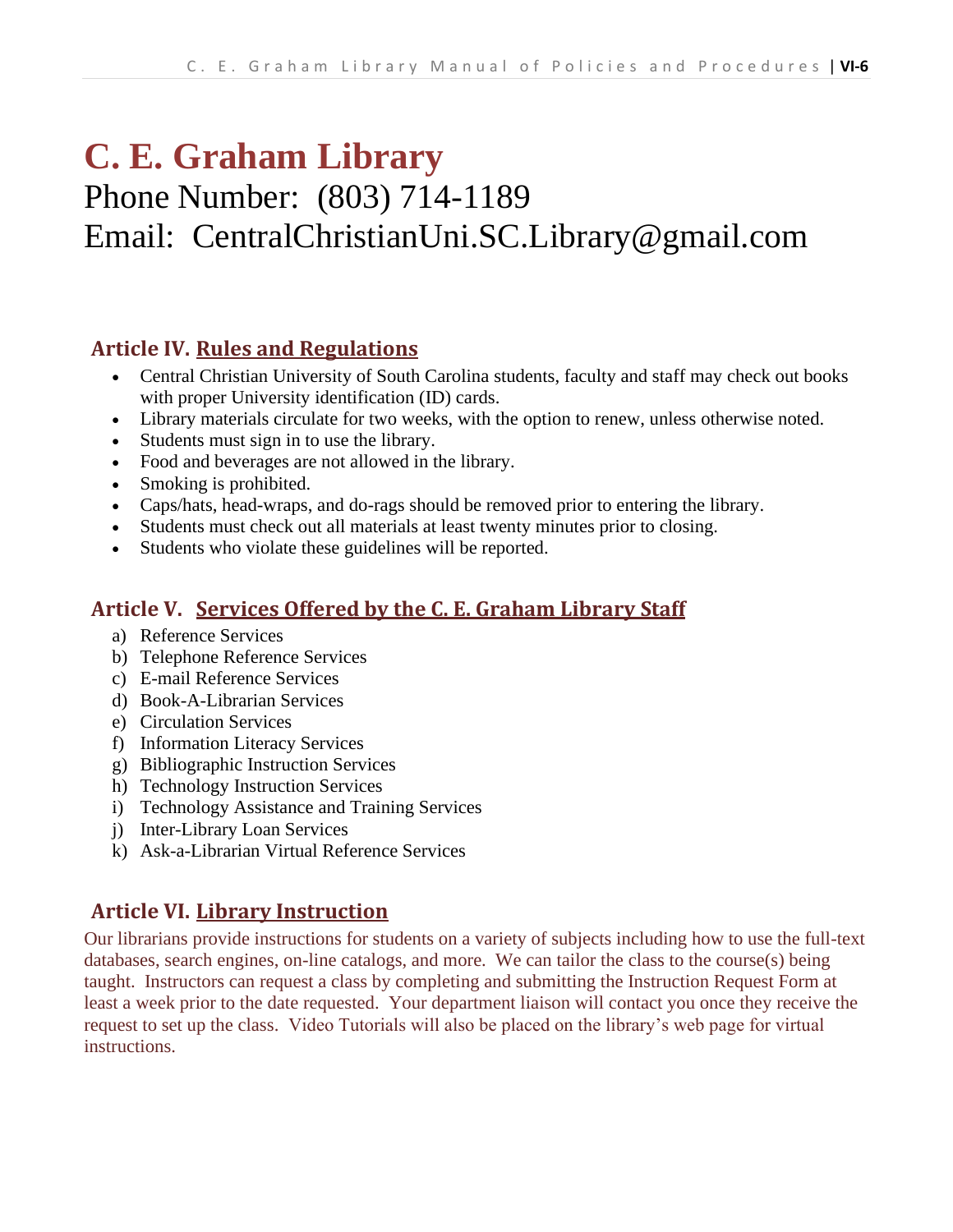### **Article VII. Collection Types**

#### **I. The General Collection**

The general collection consists of books, serial publications, and other printed materials. Library patrons may borrow items from this collection according to the borrowing privileges outline in Article VIII.

#### **II. The C. E. Graham Classic Collection**

The library plans to establish a classic collection based on materials that may remain in the collection at the conclusion of an intense de-selection / weeding process has taken place. These items contain essential materials from the personal library of our President and Founder, Bishop C. E. Grahams and will be named for him.

#### **III. The Electronic Resource Collection**

Through the South Carolina Virtual Library System provided by the SCDISCUS Consortium, the library has more than 40 electronic databases which contain millions of scholarly and peer reviewed articles. The Religion and Philosophy Collection is the Core Content featured collection supporting our programs. This collection is an EBSCOHost product and is provided by SCDISCUS.

#### **IV. The Reference Collection**

The reference collection is non-circulatable material and is to be used in-house, for library use only.

#### **Article VIII. Borrowing Privileges**

All students, faculty and staff members must present a valid Central Christian University of South Carolina ID to check out materials or use computers. Books circulate for two week periods with the option to renew.

#### **1. Borrowing Materials**

The library will allow current students whose library privileges have not been suspended or revoked, faculty, staff, and alumni who are currently registered with the library to borrow books and other items that are circulatable and non-reference material. Library materials cannot be checked out during the last two weeks of a semester, this is the blackout period. During this time, the library staff must work diligently to ensure all checked out materials are returned to the library, reshelved, and ready for circulation.

- A. Borrowers are required to present a valid library/ID card for checkout of materials.
- B. Borrowers are financially responsible for all materials charged.
- C. Borrowers should note time and date that material is due. Patrons may check out up to ten (10) books at a time.

#### **2. Responsibility of Borrower**

The library patron borrower must assume responsibility for all materials which includes the cost of repair and/or replacement, and processing fees.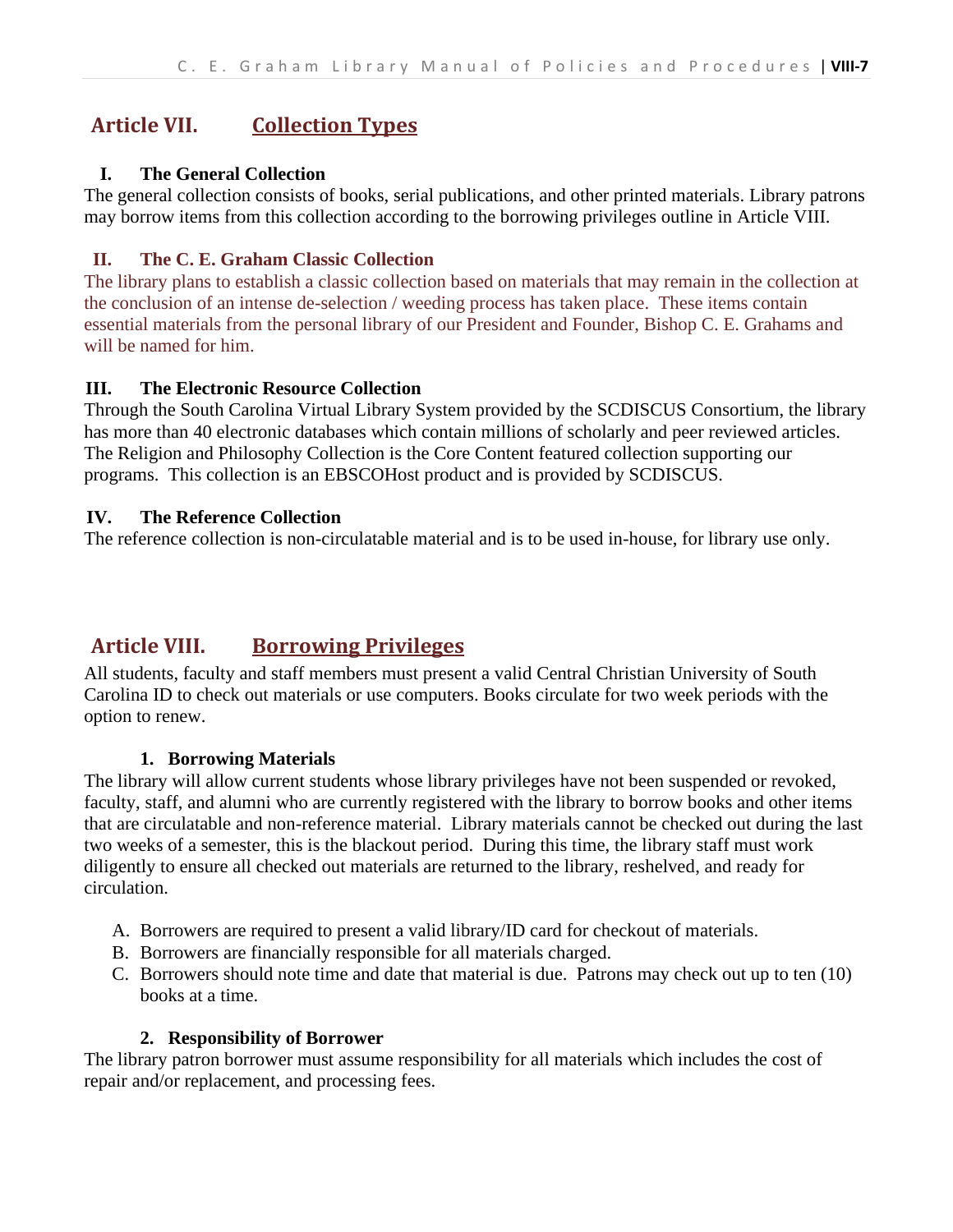#### **3. Student Borrowing**

Students can borrow up to ten items for a period of two weeks, with up to three renewal periods.

#### **4. Faculty and Staff Borrowing**

Faculty can borrow items for four weeks, with up to three renewal periods. Staff can borrow items for three weeks, with up to three renewal periods.

#### **Article IX. Interlibrary Loan**

The library honors both in-house and out-house interlibrary loan (ILL) requests. All ILL establishments are based upon agreements between the C. E. Graham Library and other library instructions/facilities. The borrowing library institutions must adhere to the conditions and terms of the agreement. The patron requesting the material shall be responsible for the timely return of the requested material, as well as the cost of repair, and/or replacement if the material should be damaged or lost during the time of request.

You may use the Interlibrary Loan Request Form to submit your request online. Once your online request is submitted, you will receive a message confirming that it was received and is currently being processed. If you are requesting a book, remember to check the lending library's online catalog system first. Please fill out the ILL Request Form completely.

#### **Article X. Recommendations for Purchases**

The staff at C. E. Graham Library is working to ensure that we have the resources to meet the needs of the University. If you have any recommendations for materials that you believe the library should have please fill out a Faculty Request Form and email it to your department liaison or bring a physical copy by the library.

The C. E. Graham Library plans to host an annual Gala event every September to raise funds for the Library in order to sustain and enhance its holds, services, personnel, and resources.

#### **Article XI. Circulation Information**

#### **Article XII. Circulation Staff**

The library staff member at the circulation desk is responsible for maintaining general order in the library and to ensure all library policies, rules, and regulations are enforced. The staff will assist the library patrons with services to include, but are not limited to- book circulation, reference items, reserve items, reference questions, computer assistance, printer assistance, book-a-librarian services, etc. The staff will provide an excellent level of customer service at all times. The staff will record daily usage statistics and submit usage statistics upon request.

#### **1. Circulation Desk**

A library staff member will maintain the circulation desk at all times. The staff will be available to assist patron needs.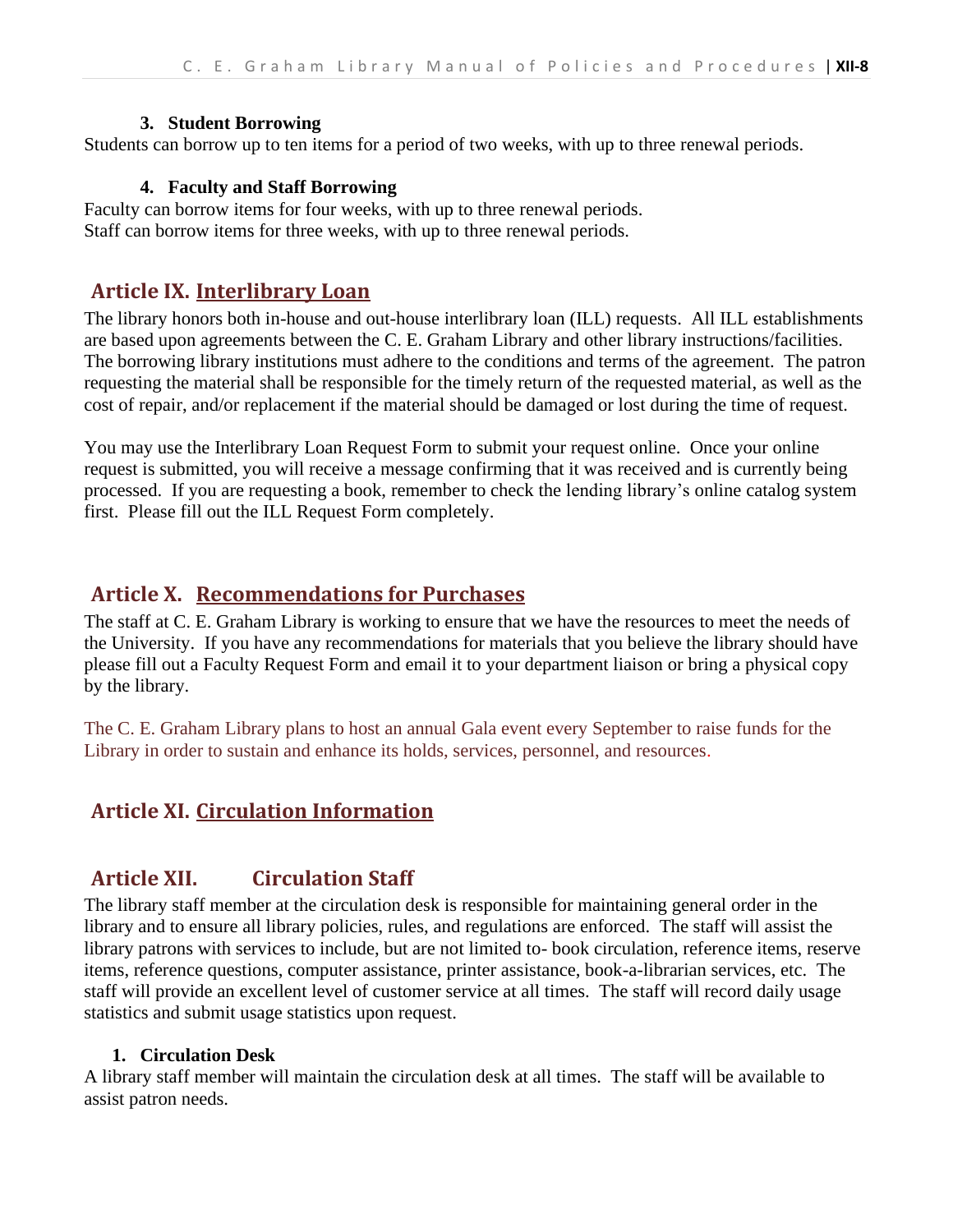Services offered at the Circulation Desk:

- Reserve materials
- Inter Library Loan
- General questions
- Reserve Collection
- Checking out/in of books

Circulation Services: All materials leaving the library must be checked out. All materials must be returned to C. E. Graham Library. Users needing help locating specific titles should inquire at the circulation desk.

#### **2. Contacting the Circulation Desk**

There are three methods for contacting the circulation desk: in person, by phone at (803) 714-1189 or by email at [CentralChristianUni.SC.Library@gmail.com](about:blank)

#### **3. Checkout Limits**

Students can check out materials for two weeks with the possibility of requested three renewal periods. Faculty and Staff can check out materials for four weeks with the possibility of requesting three renewal periods.

#### **4. Patron Blocks**

The C. E. Graham Library staff reserves the right to block patrons from using the library and/or from using borrowing privileges.

Students with unpaid library fines in excess of \$25.00 and/or with more than five overdue items are not permitted to borrow any more library materials.

#### **5. Reciprocal Patron Borrowing**

Reciprocal serves in a two-fold aspect. First, it is the area where books are retrieved and returned by the patron borrower. Second, it is the agreement between the library and the borrower for the establishment of circulation privileges.

#### **6. Lending to Other Libraries**

The library honors both in-house and out-house interlibrary loan (ILL) requests. All ILL establishments are based upon agreements between the C. E. Graham Library and other library instructions/facilities. The borrowing library institution must adhere to the conditions and terms of the agreement. The patron requesting the material shall be responsible for the timely return of the requested material as well as the cost of repair and/or replacement if the material should be damaged or lost during the time of request.

#### **7. Document Delivery and Interlibrary Loan**

The patron requesting document delivery through ILL must pay the cost of document printing and possible shipping.

#### **8. Intra-Campus Delivery**

The library staff may assist with the delivery of borrowed items throughout campus when possible.

#### **9. The Book Drop**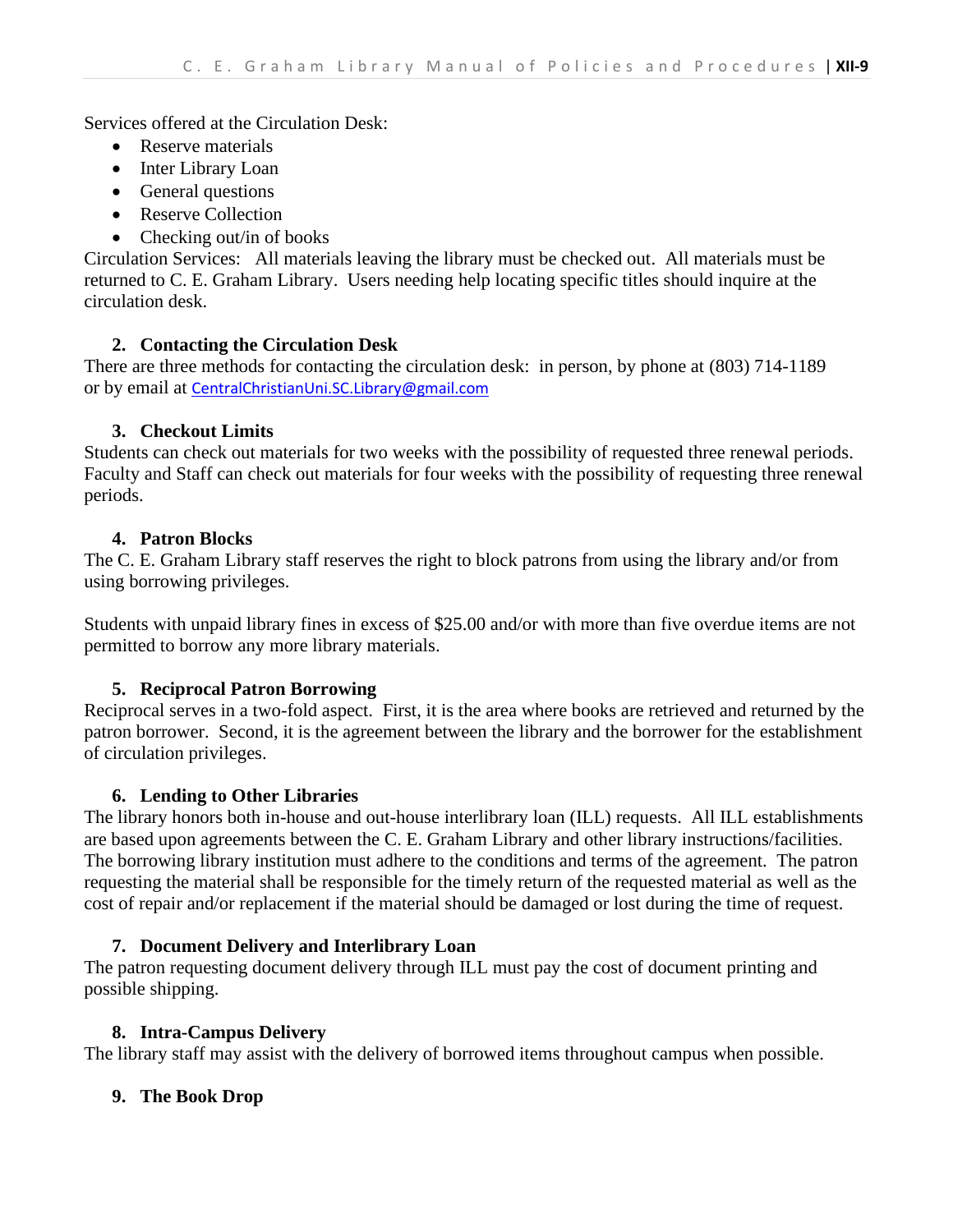The book drop box is located at the circulation desk and is in place for book returns. Each night the book drop box is emptied, all books are checked into the system, and returned to the shelf in call number order.

#### **10. Reshelving Items**

The library prefers that patrons do not reshelf materials. Rather, materials should be placed in the book return drop box. The library staff will check items in as in-library use check in and then return the items to the stacks according to the Library of Congress Call Number Classification System order.

#### **11. Book Search and Retrieval Request**

#### MISSING ITEMS

Did you look something up in OPAC Circulation only to go to the shelf and find that it's not there?

- A. Make sure you're looking in the right place!
- B. Check the to-be-shelved area: an item that was recently used might be there
- C. Not sure how to find your way around the library? Ask for help at the Circulation Desk!
- D. Report Missing Items: We will get back to you with the results of the search within two business days. If we find the item, we will hold it for you for one week.

If a patron cannot locate an item, the patron may request search assistance from the library staff. If the library staff cannot find the item in the system, on the shelves, or in any reserved library area, the items should be marked as lost and removed from circulation.

#### **12. Book Returns**

Books and other library materials are to be returned at the library circulation desk, placed in the book drop box, or returned via postal mail back to the C. E. Graham Library at Central Christian University of South Carolina.

#### **13. Recalls**

All library material is subject to recall at any time, for any reason, and without notice. All materials returned after recall due date are subject to daily fines. The Library will allow an additional two days for use after it sends a recall notice. After ten days, overdue –recall-fees will be assessed at the rate of \$3.00 a day. Recalled items must be returned to a circulation desk on or before the recall due date. Materials returned after the recall due date are subject to daily overdue fees.

#### **14. Book Renewals**

The patron may renew books up to 3 times for a period of two weeks per renewal request. The library reserves the right to grant or deny the renewal request based upon hold requests and other determining factors. Renewal requests can be made in person, over the telephone at (803) 714-1189 or by email at [CentralChristianUni.SC.Library@gmail.com](about:blank)

#### **15. Book Location/ Call Number Chart**

All library books are to be shelved according to the Library of Congress Call Number Classification System. Call Number Charts are to be located on the end-caps of all book shelving to aid in easy book retrieval and proper shelf filing of material.

#### **16. Reserved Items**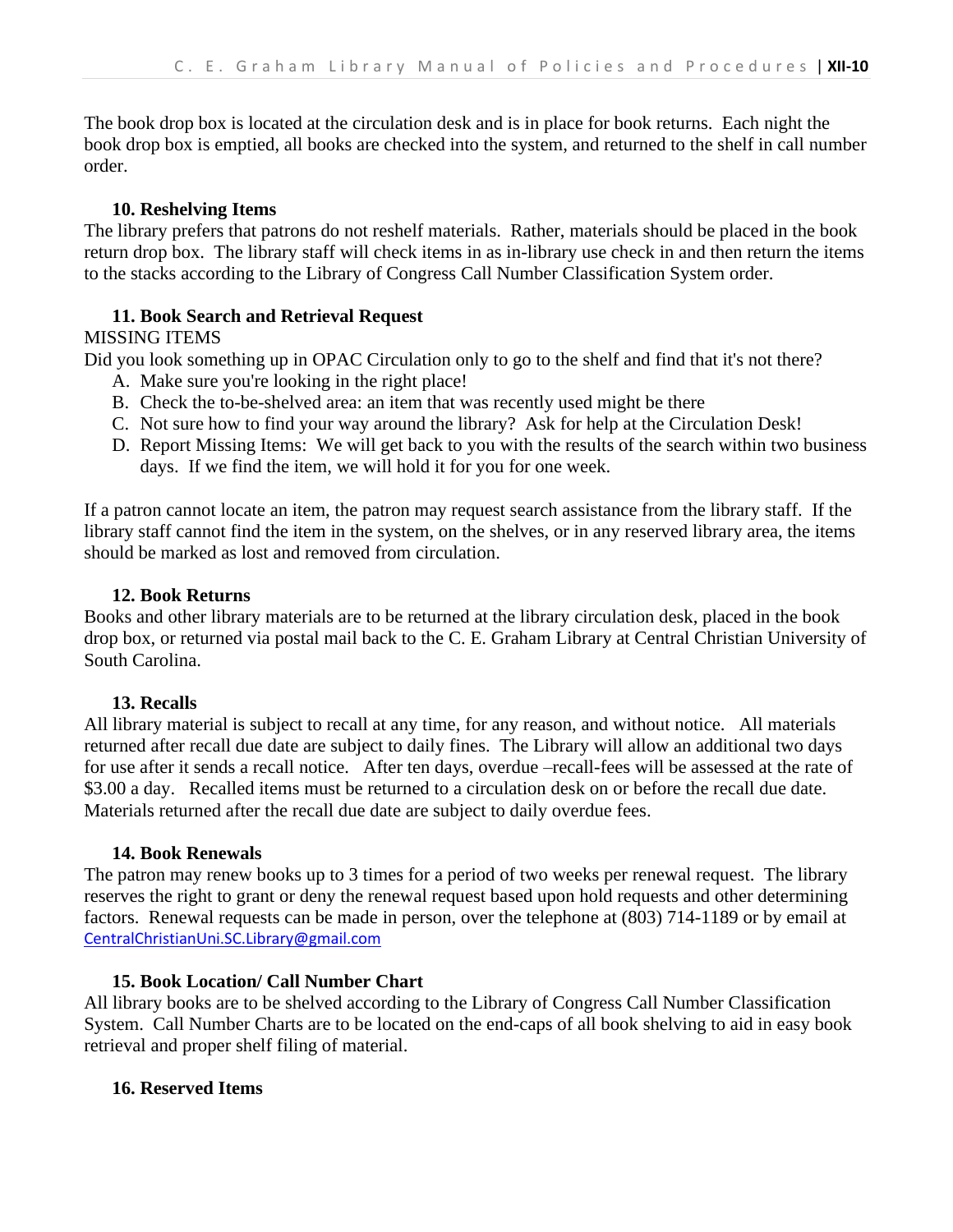Faculty members may place items on reserve. Upon initial reservation set up, the faculty members will set the term and conditions of the reservation materials.

Reserved items are to be entered into the OPAC system with a special note added to the material stating the conditions and terms of the item placed by the faculty member during the initial reservation set up. Reserved items are to be located in a designated location in the stack and should be checked out as regular library material based on the terms and conditions for the particular item of request.

#### **17. Items on Hold**

Library Patrons may request a hold on any circulatable library material. Patrons can walk-in, call the circulation desk at (803) 714-1189 or by email at **[CentralChristianUni.SC.Library@gmail.com](about:blank)** request holds. The library will hold material for up to 48 hours for patron' hold requests.

#### **18. Oversized Books**

Oversid items will be placed in specific locations within the library. The library staff may assist with the retrieval and circulation of oversized items.

#### **19. Lost Library Materials**

The borrower is responsible to replace any lost library materials checked out. Failure to replace materials within 30 days of lost may result in a fine of the cost of replacement item.

#### **20. Damaged Library Materials**

The Borrower may be subject to a fine to cover the cost of repair, up to replacement of any damaged library materials.

#### **Article XIII. Library Material, Fines and Notices**

#### **1. Report a Library Item Stolen**

Stolen library items must be reported to the Director of Library Services immediately. Theft is a crime punishable by law. Violators will be prosecuted.

#### **2. Overdue Notices**

Overdue notices are sent as a courtesy. Overdue notices are sent ten days after the due date; an email notice of "presumed loss" is sent thirty days after the due date. Failure to receive notification does not relieve the borrower of the obligation to return materials when they are due or justify a reduction in fines.

#### **3. Overdue Items and Overdue Fines**

Upon receipt of item, the library patron will be notified of the due date. Should an item remain in the possession of the borrower until the time of overdue status, the patron will receive an overdue item notice. The patron will receive up to three reminders as an attempt to collect overdue items. All overdue items must be returned to the library to avoid fines.

All overdue items are subject to late fines. Most books are \$1.00 per day per item. Periodicals, educational films & recalled items are \$2.00 per day per item.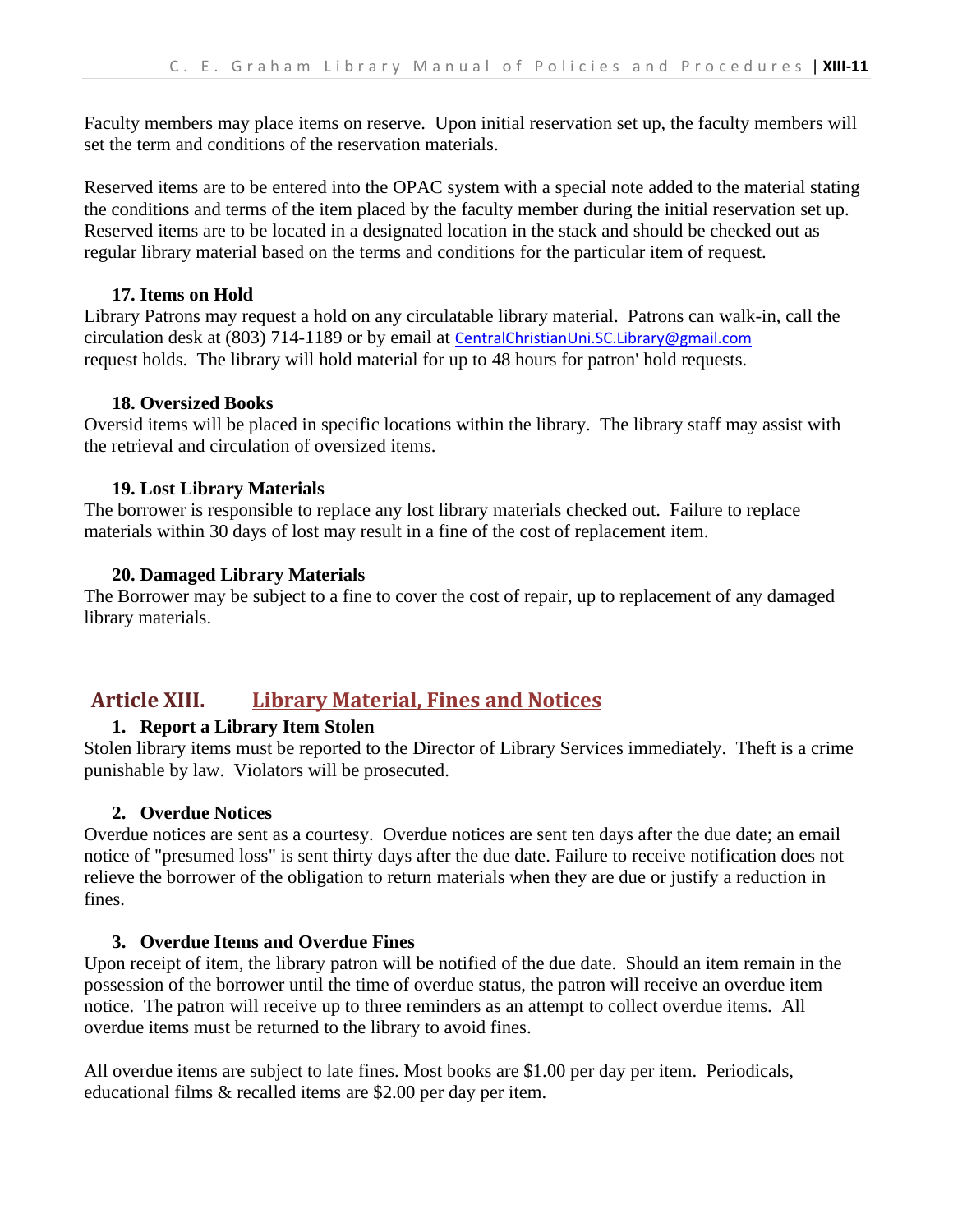#### **4. Material Replacement Option**

As a more economical method opposed to paying fines, patrons have the opportunity to choose an optional replacement method. Optional replacement methods will be handled directly with the borrowing patron and by the Director of Library Services.

#### **5. Overdue Fines**

The borrowing patron is responsible for paying all overdue fines or replacing library materials. IF FEES ARE NOT PAID, IT BECOMES NECESSARY TO NOTIFY THE BUSINESS OFFICE AND THE REGISTRAR TO HOLD ALL ENROLLMENT PROCEDURES, GRADES, AND TRANSCRIPTS.

#### **6. Appeals of Fees**

The borrowing library patron has the right to appeal fines and charges placed on their account by the library staff. The ultimate decisions to hold patrons accountable for charges or to implement the decision to waive charges are the responsibility of the Director of Library Services. Appealing library charges- Reasonable concerns related to library charges will be considered; however, reasons NOT considered a basis for appeal include the following:

- Lack of knowledge or understanding of library policies.
- Unwillingness to take responsibility for materials checked out to you which you loaned to another person or allowed others to use.
- Non-receipt, late receipt, or inattention to library notices. This applies to notices sent via e-mail or U.S. mail.

#### **7. Grace Period for Returning Late Material**

A grace period of two weeks is established for all library patrons. Should the borrowing patron return the items during the grace period, the library staff may choose to waive the accrued fine.

#### **Article XIV. Statistic Usage and Reports**

The library team will provide usage statistic reports on an as needed basis to the Director of Library Services.

#### Patron Privacy

All patrons have the right to privacy.

The library will comply with the federal guidelines outlined in THE LIBRARY PRIVACY ACT 455 of 1982. An ACT to provide for the confidentiality of certain library records; and to provide for the selection and use of library materials.

#### **Article XV.Copyright Policy**

NOTICE: This material may be protected by Copyright Law (Title 17, US Code).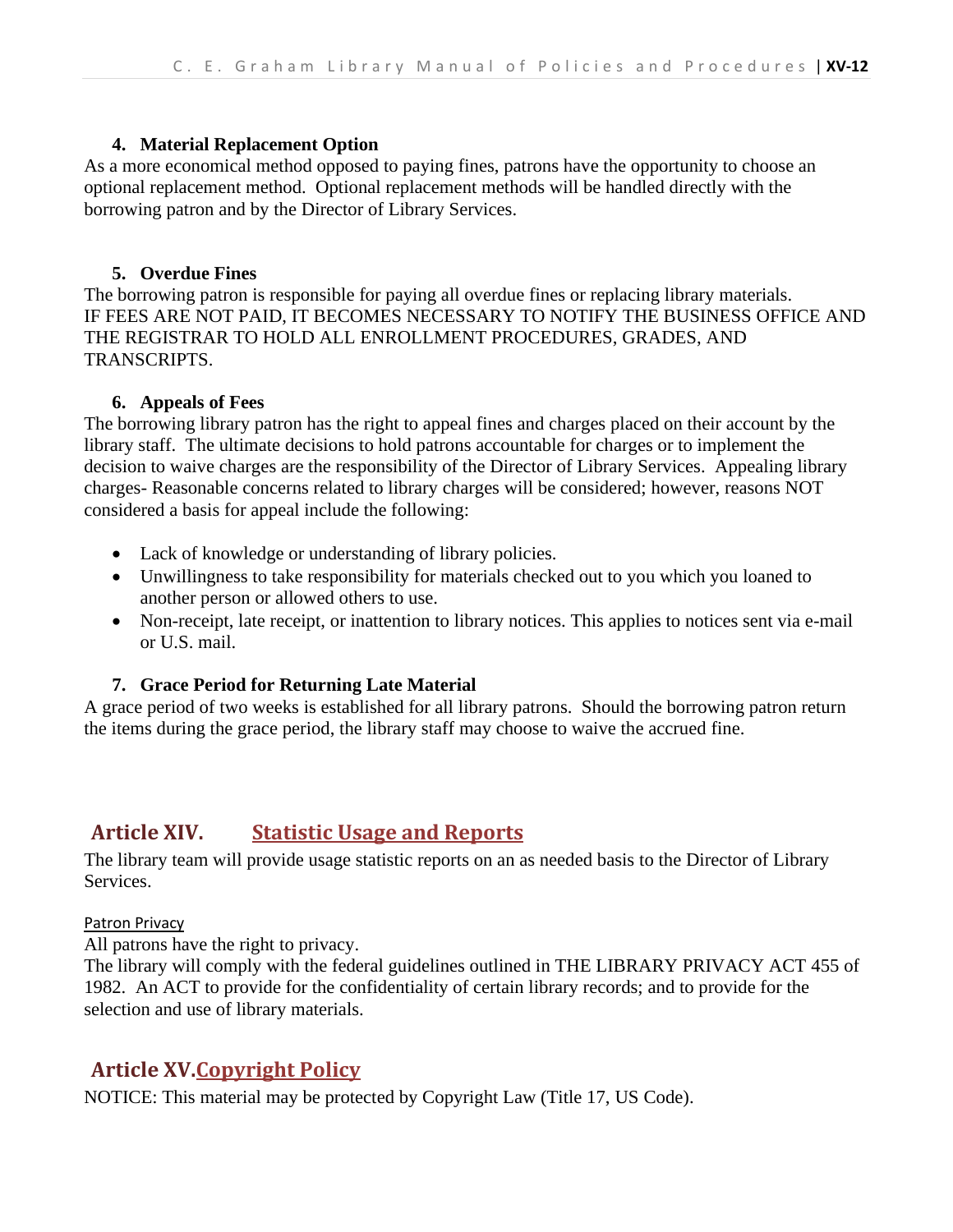A sign bearing the following notice will be placed at all service points where copies are requested: The copyright law of the United States (Title 17, US Code) governs the making of photocopies or other reproductions of copyrighted material. Under certain conditions specified in the law, libraries and archives are authorized to furnish a photocopy or other reproduction. One of these specified conditions is that the photocopy or reproduction is not to be "used for any purpose other than private study, scholarship, or research." If a user makes a request for, or later uses, a photocopy or reproduction for purposes in excess of "fair use," that user may be liable for copyright infringement. This institution reserves the right to refuse to accept a copying order if, in its judgment, fulfillment of the order would involve violation of copyright law.

#### **Article XVI. Graduation, Withdrawal, or Departure Clearance**

The Director of Library Service will provide clearance for all patrons be it for graduation, withdrawal, or departure clearance. Clearance will be based on satisfactory library patron status with no outstanding or overdue items on the patrons account. Should any such exist, the patron must satisfy the account by replacing material or by paying fine and fees associated with the library at the business office. Once proof of payment or satisfactory returns of items have been established, the director of library services will sign the student's clearance form. The director of library services may appoint another library staff member to assist with the clearance process if she deems necessary.

#### **Article XVII. General Collection Development**

The Director of Library Services or other appointed Librarian has the primary responsibility for collection development but will also encourage the faculty in each department served to select materials to build the collection.

The guidelines for materials selection for the C. E. Graham Library are as follows:

- a) Faculty recommendations
- b) Reviews of professional literature
- c) Price and date of publication
- d) Relation to current trends
- e) Reputation of author and/or publisher
- f) Strengths and weaknesses of C. E. Graham Library's existing collection

The Library will select materials based upon researching the appropriate professional literature, which consists primarily of:

- a) Publishers' leaflets, catalogs, brochures
- b) Periodicals literature within various curricular areas
- c) Standard reviewing sources

**Partnerships:** The C. E. Graham library applied to the Library of Congress Surplus Book Program to increase its potential and increase the number of current and relevant volumes in our physical print collections available. The library has also joined South Carolina's Virtual Library via the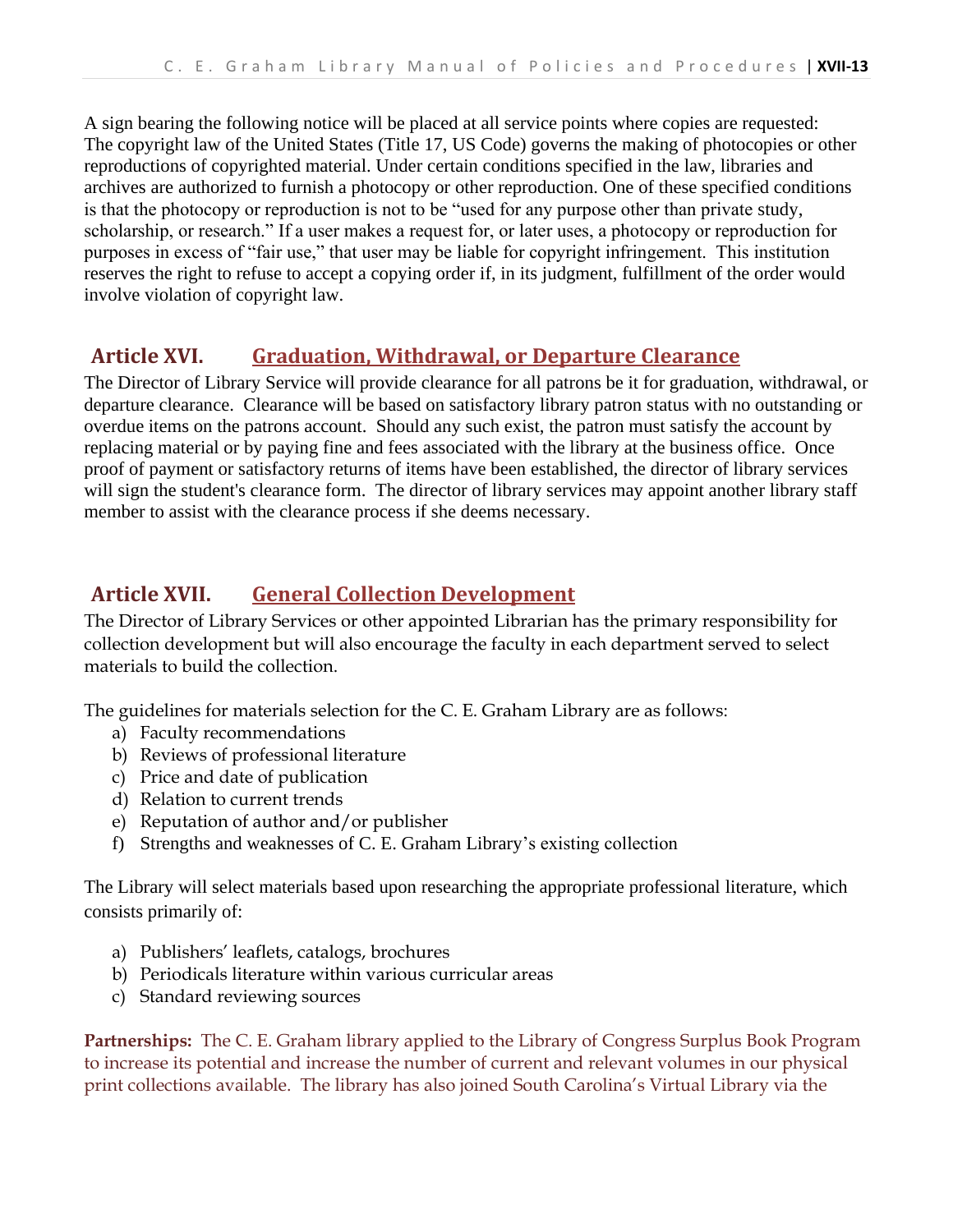DISCUS Consortium to increase its potential and increase the number of current and relevant electronic resources available.

**Gifts**: The C. E. Graham Library accepts gifts with the understanding that they will not necessarily be added to the Library's collection and unless the material meets the criterion for selection follow the same procedures as in the selection of new materials. If the materials are not suitable because of condition, out-of-date knowledge or other factors, the items will be discarded. An acknowledgment of the acceptance of the do-nation will be put into writing and forwarded to the donor. The library does not appraise gifts. A Deed of Gifts form should be completed by the donor to establish legal control of gifts and donations.

**Duplication**: Although duplication of titles is not generally encouraged, multiple copies up to a maximum of two copies will be classified with the approval of the Director of Library Services or other appointed Librarian.

#### **Collection Maintenance**

**De-selecting / Weeding**: The same criteria will apply to weeding as are applied to the selection of new materials. Materials that fall into the following categories should be considered for withdrawal:

- a) Superseded editions
- b) Worn, mutilated, and/or badly marked items
- c) Duplicates of seldom used titles
- d) Outdated and/or inaccurate information

**Replacement**: The Library will not automatically replace all materials with-drawn from the collection because of loss, damage, or wear. Decisions to replace an item will be based on the demand for specific titles in support of curriculum, number of copies on the shelf, subject content, and the availability of newer and better materials on the subject.

#### **Article XVIII. Policy Approval Process**

The library team is currently drafting a set of policies, procedures, rules, and regulations to govern all aspects of the library, its usability, and its functionality. All policy drafting will be handled in the following manner. First, the library director will assign each team member sets of existing library policies to review. Each team member will be allotted a specific time frame to review and compare each policy. Policies will be compared against other policies and against the current operating procedures here at the C. E. Graham Library. After reviews and comparisons of said policies are complete, each team member will be assigned the task of drafting a new policy that better fits the culture and environment here at the C. E. Graham Library. For example, working independently, each team member will review, compare, and draft a new policy of the circulation desk. All team members' drafted circulation desk policies will be submitted to the director of library services. The director will combine all policies into a spread sheet. The entire library team will review the spreadsheet and agree as a team which policies will best suit the need of the university's library.